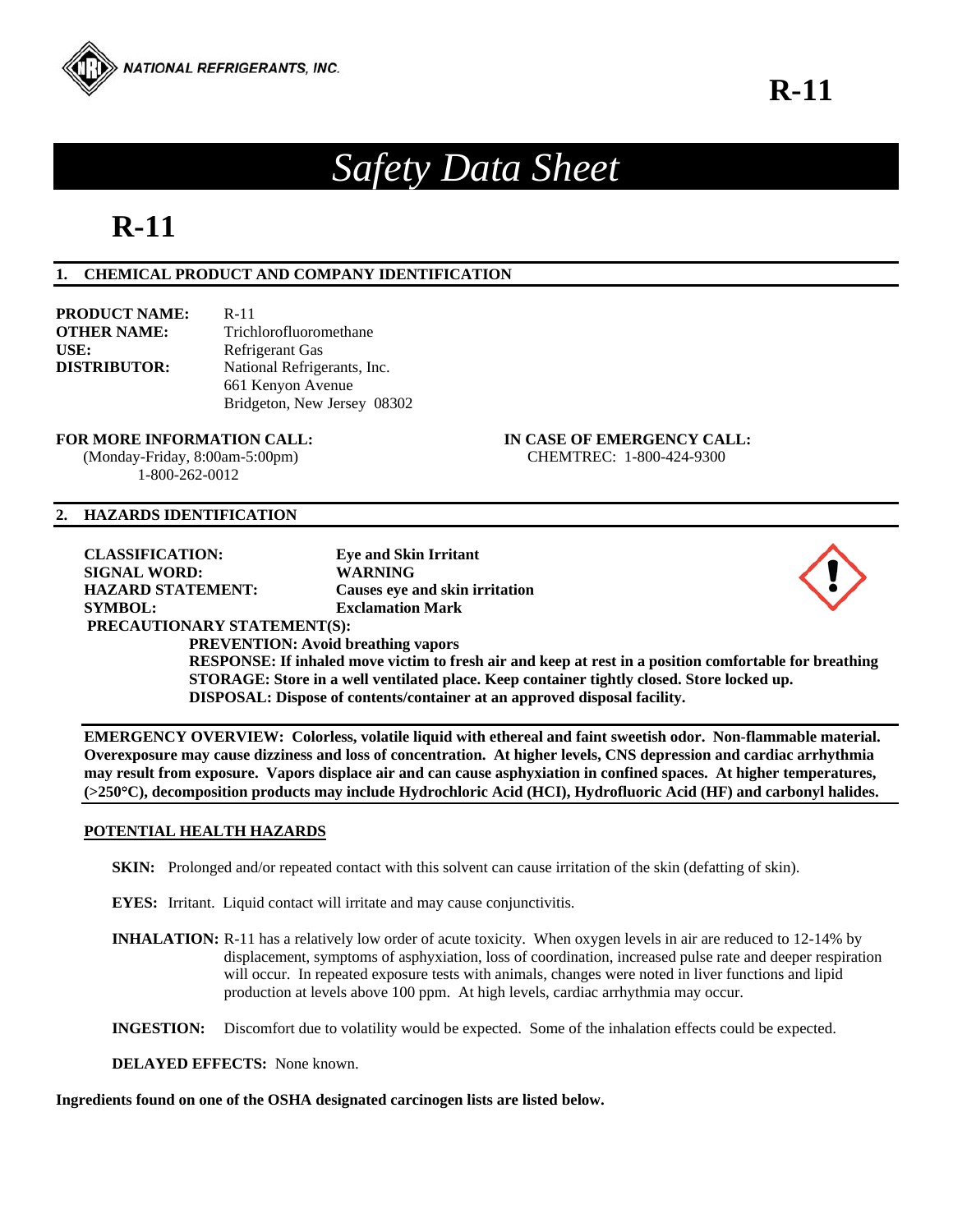

There are no impurities or stabilizers that contribute to the classification of the material identified in Section 2

# **4. FIRST AID MEASURES**

NATIONAL REFRIGERANTS, INC.

- **SKIN:** Promptly flush skin with water until all chemical is removed. Remove clothing contaminated with liquid and wash before use.
- **EYES:** Immediately flush eyes with large amounts of water for at least 15 minutes, lifting eyelids occasionally to facilitate irrigation. Get medical attention.
- **INHALATION:** Immediately remove patient to fresh air. If breathing has stopped, give artificial respiration. Use oxygen as required, provided a qualified operator is available. Get medical attention immediately. DO NOT give epinephrine (adrenaline).
- **INGESTION:** DO NOT induce vomiting unless instructed to do so by a physician. DO NOT give stimulants. Get medical attention immediately.
- **ADVICE TO PHYSICIAN:** Because of the possible disturbances of cardiac rhythm, catecholamine drugs, such as epinephrine, should be used with special caution and only in situations of emergency life support. Treatment of overexposure should be directed at the control of symptoms and the clinical conditions.

# **5. FIRE FIGHTING MEASURES**

#### **FLAMMABLE PROPERTIES**

FLASH POINT: None **FLASH POINT METHOD:** ASTM D-1310-67 and ASTM D-56-82 **AUTOIGNITION TEMPERATURE:** Unknown **UPPER FLAME LIMIT (volume % in air):** None **LOWER FLAME LIMIT (volume % in air):** None **FLAME PROPAGATION RATE (solids):** Not applicable **OSHA FLAMMABILITY CLASS:** Not applicable

#### **EXTINGUISHING MEDIA:**

Use any standard agent – choose the one most appropriate for type of surrounding fire (material itself is not flammable)

**\_\_\_\_\_\_\_\_\_\_\_\_\_\_\_\_\_\_\_\_\_\_\_\_\_\_\_\_\_\_\_\_\_\_\_\_\_\_\_\_\_\_\_\_\_\_\_\_\_\_\_\_\_\_\_\_\_\_\_\_\_\_\_\_\_\_\_\_\_\_\_\_\_\_\_\_\_\_\_\_\_\_\_\_\_\_\_\_\_\_\_\_\_\_\_\_\_\_\_\_\_\_\_\_\_\_\_\_** 

# **UNUSUAL FIRE AND EXPLOSION HAZARDS:**

 Contact with certain finely divided metals may cause exothermic reaction and/or explosive combinations under specific conditions (e.g. very high temperatures and/or appropriate pressures and in the presence of oxygen). Decomposition products include hydrochloric acid, hydrofluoric acid, and carbonyl halides.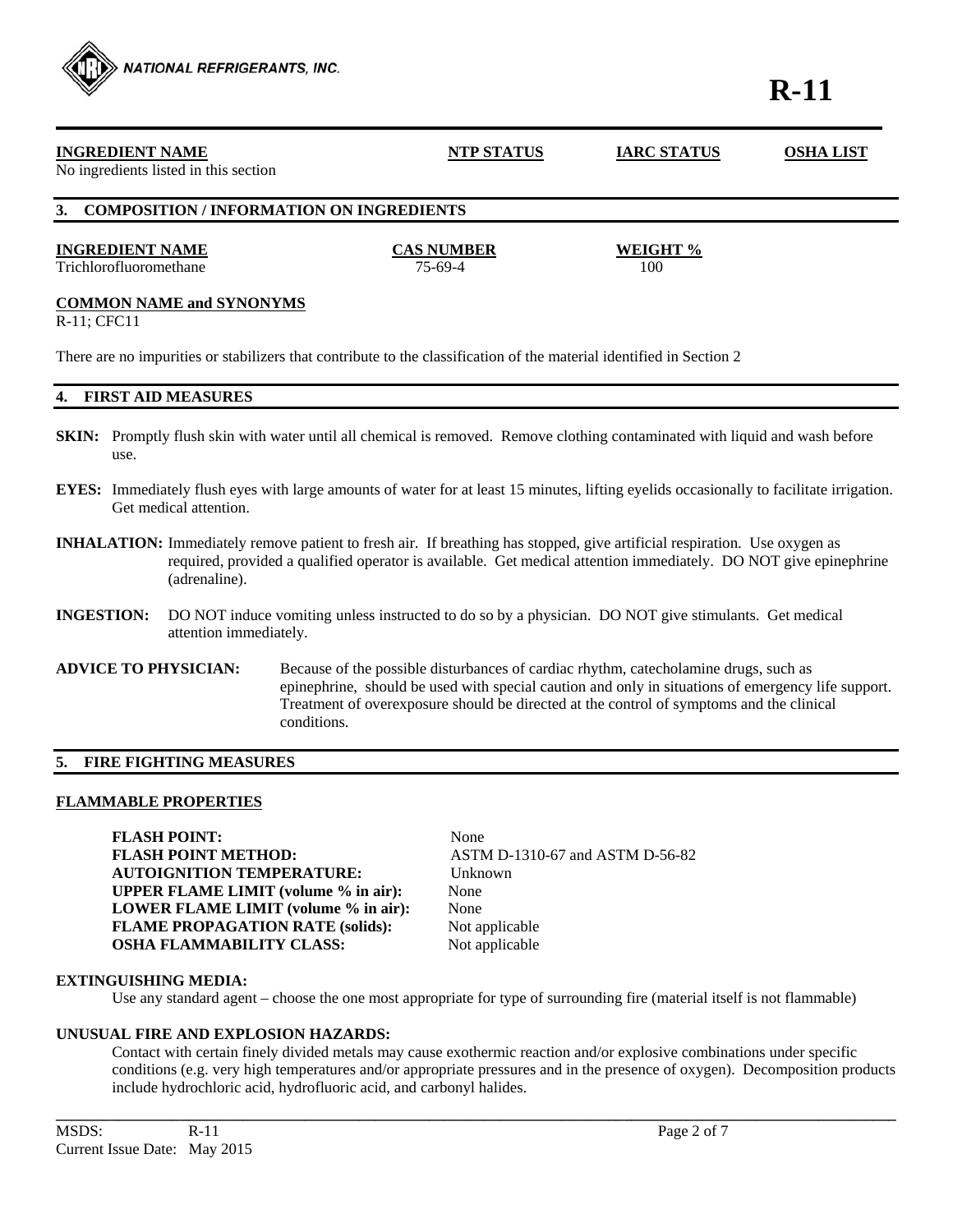

# **SPECIAL FIRE FIGHTING PRECAUTIONS/INSTRUCTIONS**:

 Firefighters should wear self-contained, NIOSH-approved breathing apparatus for protection against suffocation and possible toxic decomposition products. Proper eye and skin protection should be provided. Use water spray to keep fire-exposed containers cool and to knock down vapors which may result from product decomposition.

# **6. ACCIDENTAL RELEASE MEASURES**

# **IN CASE OF SPILL OR OTHER RELEASE:** (Always wear recommended personal protective equipment.) Immediately evacuate the area and provide maximum ventilation. Try to eliminate all ignition sources. Unprotected personnel should move upwind from spill. Only personnel equipped with proper respiratory and eye/skin protection should be permitted in the area. Dike area to contain the spill. Take precautions as necessary to prevent contamination of ground and surface waters. For large spills, pump material into appropriate containers. For small spills, recover or absorb spilled material using an absorbent designed for chemical spills such as Hazsorb® pillows. Place used absorbents into closed DOT approved containers for disposal. After all visible traces have been removed, thoroughly wet vacuum the area. DO NOT flush into sewer. If the area of the spill is porous, removal of contaminated earth/surface may be required.

# **Spills and releases may have to be reported to Federal and/or local authorities. See Section 15 regarding reporting requirements.**

# **7. HANDLING AND STORAGE**

**NORMAL HANDLING:** (Always wear recommended personal protective equipment.)

 $R-11$  boils at 74.5 $\degree$ F, hence contents may be under pressure. Exercise caution when opening container. If containers have been stored in direct sunlight or heated above the boiling point of the solvent, the container should be cooled to below the boiling point before opening.

#### Recommended Opening Procedure

- To open container, follow these procedures to avoid loss and contamination of the product.
- 1. Tear off protective cap over large bung opening.
- 2. Carefully remove the 34 inch plug from the center of the large bung. DO NOT puncture the inner seal.
- 3. Insert convenient length ¾ inch nipple fitted with a closed valve. As nipple is inserted, the inner seal is broken and container is ready to unload through valve.

#### **STORAGE RECOMMENDATIONS:**

 Keep container closed when not in use. DO NOT store in open, unlabeled or mislabeled containers. Store in a cool, well ventilated area of low fire risk. Protect container and its fittings from physical damage. Storage in subsurface locations should be avoided. Close valve tightly after use and when empty. If container temperature exceeds boiling point, cool the container before opening.

# **8. EXPOSURE CONTROLS / PERSONAL PROTECTION**

# **ENGINEERING CONTROLS:**

 Use local exhaust at filling zones and areas where leakage is probable. Use mechanical (general) ventilation for storage areas. All ventilation should be designed in accordance with OSHA standard (29 CFR 1910.94).

**\_\_\_\_\_\_\_\_\_\_\_\_\_\_\_\_\_\_\_\_\_\_\_\_\_\_\_\_\_\_\_\_\_\_\_\_\_\_\_\_\_\_\_\_\_\_\_\_\_\_\_\_\_\_\_\_\_\_\_\_\_\_\_\_\_\_\_\_\_\_\_\_\_\_\_\_\_\_\_\_\_\_\_\_\_\_\_\_\_\_\_\_\_\_\_\_\_\_\_\_\_\_\_\_\_\_\_\_** 

# **PERSONAL PROTECTIVE EQUIPMENT**

#### **SKIN PROTECTION:**

 Use protective, impervious gloves such as PVA or neoprene. Also, use full protective clothing if there is prolonged or repeated contact of liquid with skin. Any non-impervious clothing should be promptly removed when contaminated and washed before reuse.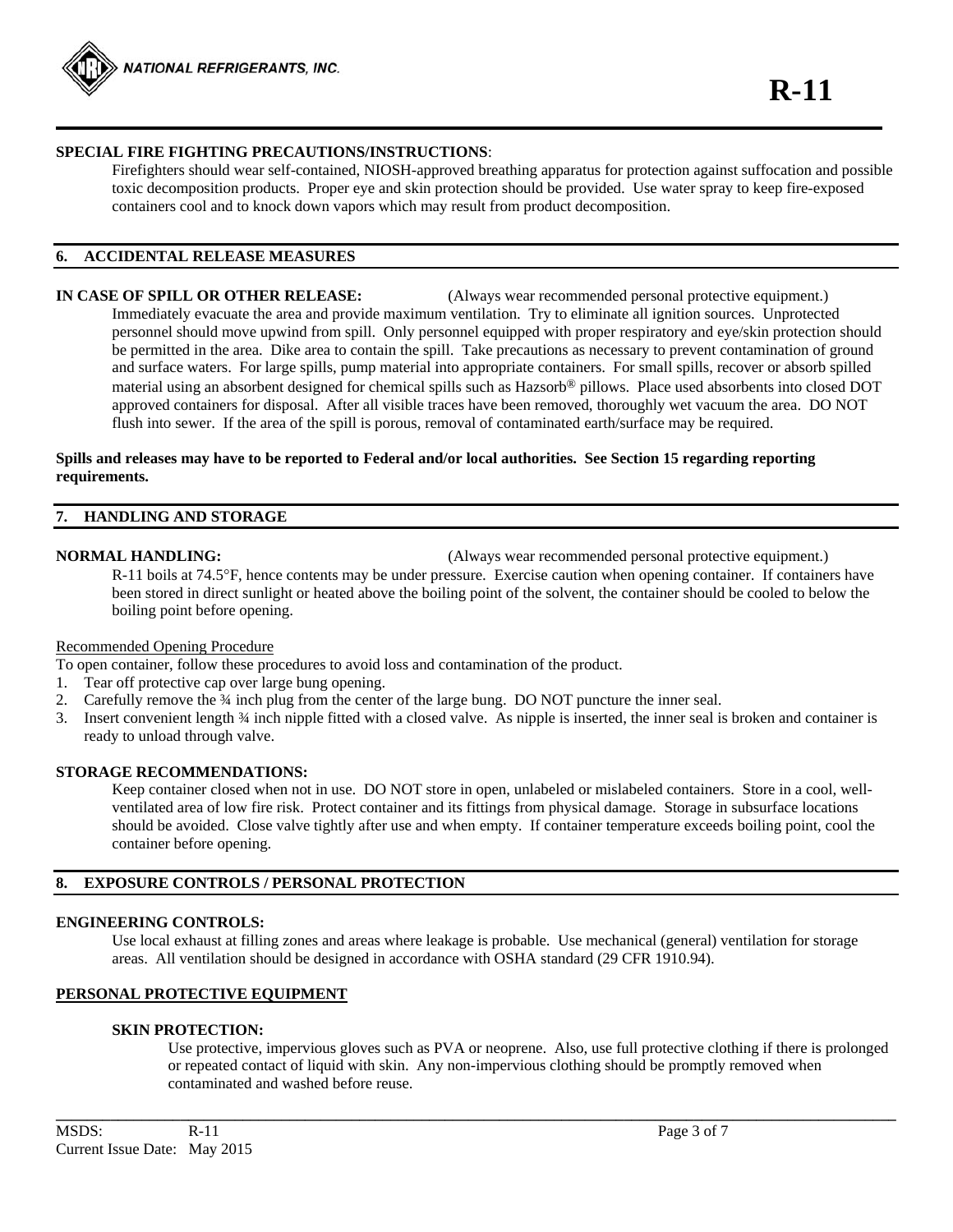

# **EYE PROTECTION:**

For normal conditions, wear safety glasses. Where there is reasonable probability of liquid contact, wear splashproof goggles.

# **RESPIRATORY PROTECTION:**

 None generally required for adequately ventilated work situations. Use NIOSH approved self-contained, positive pressure respirators for emergencies and in situations where air may be displaced by vapors.

#### **ADDITIONAL RECOMMENDATIONS:**

High dose-level warning signs are recommended for areas of principle exposure. Provide eyewash stations and quick-drench shower facilities at convenient locations. For tank cleaning operations, see OSHA regulations, 29 CFR 1910.132 and 29 CFR 1910.133.

| <b>EXPOSURE GUIDELINES</b> |
|----------------------------|
|                            |

**INGREDIENT NAME ACGIH TLV OSHA PEL OTHER LIMIT**

Trichlorofluoromethane 1000 ppm Ceiling 1000 ppm TWA-8 None

**OTHER EXPOSURE LIMITS FOR POTENTIAL DECOMPOSITION PRODUCTS:** 

Hydrogen Fluoride: ACGIH TLV: 2 ppm ceiling, 0.5 ppm TLV-TWA

| 9. PHYSICAL AND CHEMICAL PROPERTIES |  |
|-------------------------------------|--|
|-------------------------------------|--|

| <b>APPEARANCE:</b>                   | Colorless liquid                      |  |  |
|--------------------------------------|---------------------------------------|--|--|
| <b>PHYSICAL STATE:</b>               | Liquid                                |  |  |
| <b>MOLECULAR WEIGHT:</b>             | 137.35                                |  |  |
| <b>CHEMICAL FORMULA:</b>             | $CC1_3F$                              |  |  |
| <b>ODOR:</b>                         | Faint ethereal and sweetish odor      |  |  |
| $SPECIFIC$ GRAVITY (water = 1.0):    | 1.47 @ 70°F (21.1°C)                  |  |  |
| SOLUBILITY IN WATER (weight %):      | 0.21% @ 70°F $(21.1$ °C)              |  |  |
| pH:                                  | Neutral                               |  |  |
| <b>BOILING POINT:</b>                | $23.6$ °C (74.5°F)                    |  |  |
| <b>MELTING POINT:</b>                | $-167.8$ °F ( $-111$ °C)              |  |  |
| <b>VAPOR PRESSURE:</b>               | 12.8 psia @ 68°F                      |  |  |
| <b>VAPOR DENSITY</b> (air $= 1.0$ ): | 4.8                                   |  |  |
| <b>EVAPORATION RATE:</b>             | <b>COMPARED TO:</b> Ether $= 1$<br>>1 |  |  |
| % VOLATILES:                         | 100                                   |  |  |

#### FLASH POINT: None

(Flash point method and additional flammability data are found in Section 5.)

# **10. STABILITY AND REACTIVITY**

#### **NORMALLY STABLE (CONDITIONS TO AVOID):**

The product is normally stable.

Avoid sources of ignition such as sparks, hot spots, welding flames and lighted cigarettes. At all concentration ranges, exposure of the product to high energy sources may yield toxic and/or corrosive decomposition products.

**\_\_\_\_\_\_\_\_\_\_\_\_\_\_\_\_\_\_\_\_\_\_\_\_\_\_\_\_\_\_\_\_\_\_\_\_\_\_\_\_\_\_\_\_\_\_\_\_\_\_\_\_\_\_\_\_\_\_\_\_\_\_\_\_\_\_\_\_\_\_\_\_\_\_\_\_\_\_\_\_\_\_\_\_\_\_\_\_\_\_\_\_\_\_\_\_\_\_\_\_\_\_\_\_\_\_\_\_** 

# **INCOMPATIBILITIES:**

 Strong acids and alkalis, reactive metals e.g. powdered or freshly abraded aluminum (may cause strong exothermic reaction), sodium, potassium, calcium, magnesium, zinc, molten aluminum, barium and lithium shavings. Strong oxidizing agents.

#### **HAZARDOUS DECOMPOSITION PRODUCTS:**

Hydrochloric and hydrofluoric acids; and carbonyl halides, such as phosgene.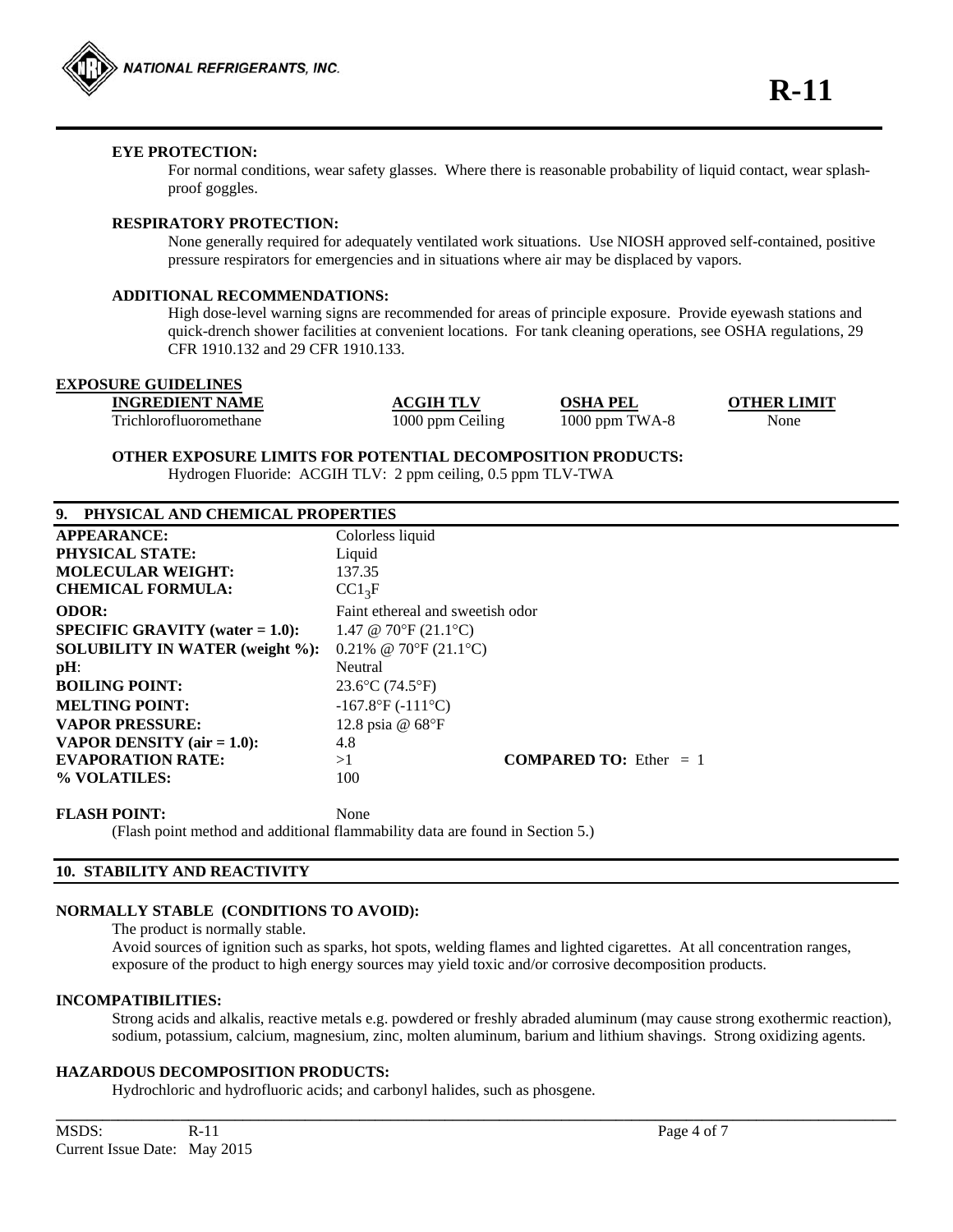

### **HAZARDOUS POLYMERIZATION:**

Will not occur.

# **11. TOXICOLOGICAL INFORMATION**

# **IMMEDIATE (ACUTE) EFFECTS:**

# Acute Inhalation:

4 hr  $LC_{50}$  (rat) ..... 26,000 ppm / Cardiac Sensitization Threshold (dog) ..... 5,000 ppm Anesthetic Concentration 35,000 ppm (10 min.)

# **DELAYED (SUBCHRONIC AND CHRONIC) EFFECTS:**

Subchronic NOEL - 10,000 ppm

# **OTHER DATA:**

Not a teratogen

#### **POTENTIAL HEALTH HAZARDS**

**SKIN:** Prolonged and/or repeated contact with this solvent can cause irritation of the skin (defatting of skin).

**EYES:** Irritant. Liquid contact will irritate and may cause conjunctivitis.

**INHALATION:** R-11 has a relatively low order of acute toxicity. When oxygen levels in air are reduced to 12-14% by displacement, symptoms of asphyxiation, loss of coordination, increased pulse rate and deeper respiration will occur. In repeated exposure tests with animals, changes were noted in liver functions and lipid production at levels above 100 ppm. At high levels, cardiac arrhythmia may occur.

**INGESTION:** Discomfort due to volatility would be expected. Some of the inhalation effects could be expected.

#### **DELAYED EFFECTS:** None known. **Ingredients found on one of the OSHA designated carcinogen lists are listed below.**

| <b>INGREDIENT NAME</b>                                                                                                     |         | <b>NTP STATUS</b> | <b>IARC STATUS</b> | <b>OSHA LIST</b> |
|----------------------------------------------------------------------------------------------------------------------------|---------|-------------------|--------------------|------------------|
| No ingredients listed in this section                                                                                      |         |                   |                    |                  |
|                                                                                                                            |         |                   |                    |                  |
| <b>12. ECOLOGICAL INFORMATION</b>                                                                                          |         |                   |                    |                  |
| <b>Degradability (BOD):</b>                                                                                                | Minimal |                   |                    |                  |
| <b>Octanol Water Partition Coefficient: Not Determined</b>                                                                 |         |                   |                    |                  |
|                                                                                                                            |         |                   |                    |                  |
| <b>13. DISPOSAL CONSIDERATIONS</b>                                                                                         |         |                   |                    |                  |
| <b>RCRA</b>                                                                                                                |         |                   |                    |                  |
|                                                                                                                            |         |                   |                    |                  |
| Is the unused product a RCRA hazardous waste if discarded?                                                                 |         | Yes               |                    |                  |
| If yes, the RCRA ID number is:                                                                                             |         | U121              |                    |                  |
|                                                                                                                            |         |                   |                    |                  |
| <b>OTHER DISPOSAL CONSIDERATIONS:</b>                                                                                      |         |                   |                    |                  |
| Disposal must comply with federal, state, and local disposal or discharge laws. Users should review their operations, then |         |                   |                    |                  |

 Disposal must comply with federal, state, and local disposal or discharge laws. Users should review their operations, then consult with appropriate regulatory agencies before discharging or disposing of waste materials. R-11 is subject to U.S. Environmental Protection Agency Clean Air Act Regulations Section 608 in 40 CFR Part 82 regarding refrigerant recycling.

**\_\_\_\_\_\_\_\_\_\_\_\_\_\_\_\_\_\_\_\_\_\_\_\_\_\_\_\_\_\_\_\_\_\_\_\_\_\_\_\_\_\_\_\_\_\_\_\_\_\_\_\_\_\_\_\_\_\_\_\_\_\_\_\_\_\_\_\_\_\_\_\_\_\_\_\_\_\_\_\_\_\_\_\_\_\_\_\_\_\_\_\_\_\_\_\_\_\_\_\_\_\_\_\_\_\_\_\_**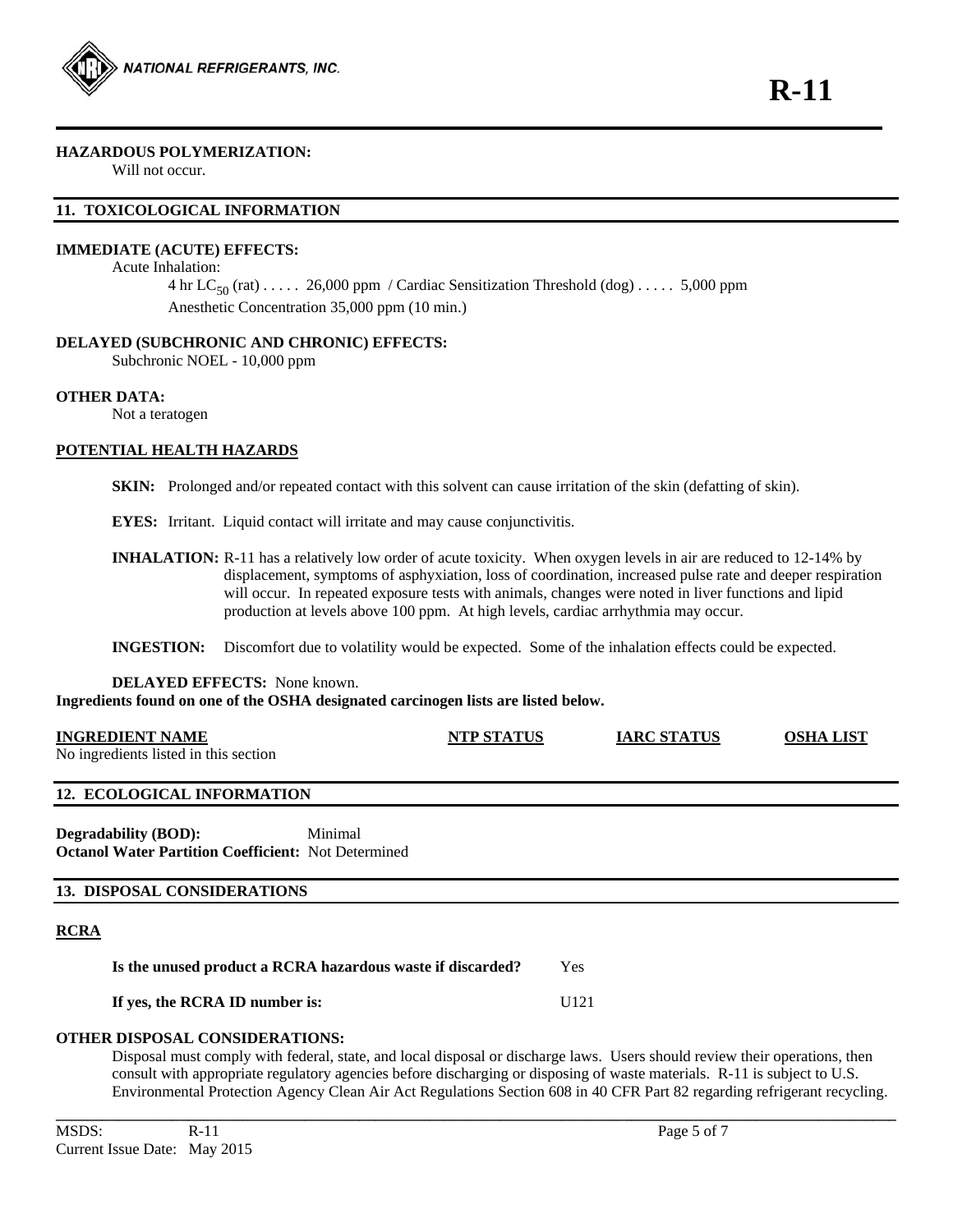The information offered here is for the product as shipped. Use and/or alterations to the product such as mixing with other materials may significantly change the characteristics of the material and alter the RCRA classification and the proper disposal method.

# **14. TRANSPORT INFORMATION**

| <b>US DOT HAZARD CLASS:</b> | For individual packages that contain LESS THAN the Reportable Quantity (5000 lbs.), - Not<br>regulated.<br>For individual packages that contain MORE THAN the Reportable Quantity (5000 lbs.), - RQ,<br>Environmentally Hazardous Substances, Liquid, n.o.s. (Trichlorofluoromethane) 9, PG III,<br><b>UN3082</b> |
|-----------------------------|-------------------------------------------------------------------------------------------------------------------------------------------------------------------------------------------------------------------------------------------------------------------------------------------------------------------|
| <b>US DOT ID NUMBER:</b>    | For individual packages that contain LESS THAN the Reportable Quantity (5000 lbs.), - Not<br>Applicable.<br>For individual packages that contain MORE THAN the Reportable Quantity (5000 lbs.), - RQ<br>UN3082, Environmentally Hazardous Substances, Liquid, n.o.s. (Trichlorofluoromethane) 9, PG<br>Ш.         |

For additional information on shipping regulations affecting this material, contact the information number found in Section 1.

# **15. REGULATORY INFORMATION**

# **TOXIC SUBSTANCES CONTROL ACT (TSCA)**

**TSCA INVENTORY STATUS:** Components listed on the TSCA inventory **OTHER TSCA ISSUES:** Subject to Section 12(b) export notification. May contain 0-10 ppm Ethane, 2-chloro-1,1,1 trifluoro, CAS # 75-88-7

#### **SARA TITLE III / CERCLA**

"Reportable Quantities" (RQs) and/or "Threshold Planning Quantities" (TPQs) exist for the following ingredients.

| <b>INGREDIENT NAME</b> | $CERCLA$ RO<br>$\mathcal{L}$ (lb.<br><b>ARA</b> | <b>SARA</b><br>EHS TPO (lb. |
|------------------------|-------------------------------------------------|-----------------------------|
| Frichlorotluoromethane | 5000                                            | None                        |

**Spills or releases resulting in the loss of any ingredient at or above its RQ requires immediate notification to the National Response Center [(800) 424-8802] and to your Local Emergency Planning Committee.** 

| <b>SECTION 311 HAZARD CLASS:</b> | <b>IMMEDIATE</b> |
|----------------------------------|------------------|
|                                  | <b>DELAYED</b>   |

# **SARA 313 TOXIC CHEMICALS:**

The following ingredients are SARA 313 "Toxic Chemicals". CAS numbers and weight percents are found in Section 2.

**\_\_\_\_\_\_\_\_\_\_\_\_\_\_\_\_\_\_\_\_\_\_\_\_\_\_\_\_\_\_\_\_\_\_\_\_\_\_\_\_\_\_\_\_\_\_\_\_\_\_\_\_\_\_\_\_\_\_\_\_\_\_\_\_\_\_\_\_\_\_\_\_\_\_\_\_\_\_\_\_\_\_\_\_\_\_\_\_\_\_\_\_\_\_\_\_\_\_\_\_\_\_\_\_\_\_\_\_** 

#### **INGREDIENT NAME COMMENT**

Trichlorofluoromethane None

#### **STATE RIGHT-TO-KNOW**

In addition to the ingredients found in Section 2, the following are listed for state right-to-know purposes.

#### **INGREDIENT NAME WEIGHT % COMMENT**

No ingredients listed in this section